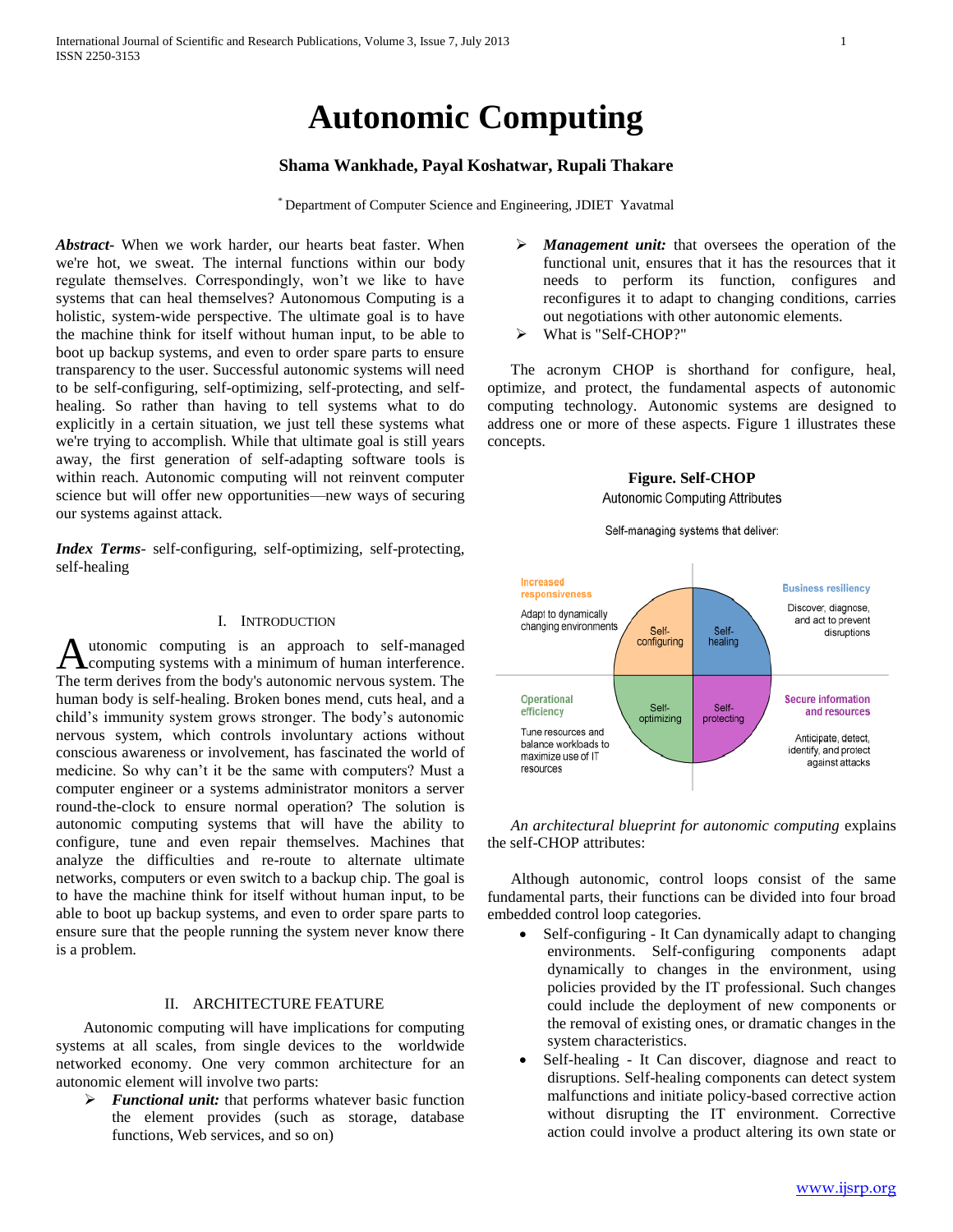effecting changes in other components in the environment.

- Self-optimizing It Can monitor and tune resources automatically. Self-optimizing components can tune themselves to meet end-user or business needs. The tuning actions could mean reallocating resources - such as in response to changing workloads -- to improve overall utilization, or ensuring that particular business transactions can be completed in a timely fashion. Self-optimization helps provide a high standard of service for both the system's end users and a business's customers.
- Self-protecting It Can anticipate, detect, identify and protect against threats from anywhere. Self-protecting components can detect hostile behaviors as they occur and take corrective actions to make themselves less vulnerable. The hostile behaviors can include unauthorized access and use, virus infection and proliferation, and denial-of-service attacks. Selfprotecting capabilities allow businesses to consistently enforce security and privacy policies.

## Ex. *ABS (Anti-lock braking system)*

-Safety innovations by engineers

- 1. ABS prevents the wheel from locking when the car goes into a skid. This ensures the car can still be steered and thus prevents accidents. The ABS comprises electronic sensors and solenoid valves in the wheel hubs.
- 2. Windows XP also incorporates self-healing technology. When an application crashes, the user can shut it down systematically, thereby preventing the entire system from freezing or hanging. This operating system also offers to report program errors to the Microsoft Support team. Further, Windows XP looks out for updates and automatically downloads these when available.
- 3. Recent versions of Microsoft Office include a Repair feature. So if key program file (such as Winword.exe) gets corrupted or accidentally deleted, the software can reinstall it. Such features will soon be present in other desktop software.

 A good example would be RAID, which allows a storage system to have a disk drive fail and it just keeps running nicely, it basically works around and heals the failure of that disk drive.

#### III. AUTONOMIC CYCLE



#### **Autonomic manager**

 The autonomic manager is a component that implements the control loop. The architecture splits the loop into four parts that share knowledge. They are:

- Monitor--provides the mechanisms that collect, aggregate, filter, manage, and report details (metrics and topologies) collected from a managed resource
- Analyze--provides the mechanisms to correlate and model complex situations that allow the autonomic manager to learn about the IT environment and help predict future situations
- Plan--provides the mechanisms that construct the action needed to achieve goals and objectives
- Execute--provides mechanisms that control the execution of a plan with considerations for dynamic updates

 The four parts work together to provide the control loop functionality. They consume and generate knowledge. This knowledge builds on known information about the system and grows as the autonomic manager learns more about the characteristics of the managed resources. The knowledge is continuously shared among the four parts, leading to more informed decisions being made by the parts. It shows a structural arrangement of the parts--not a control flow. The bold line that connects the four parts should be thought of as a common messaging bus rather than a strict control flow. In other words, there can be situations where the plan part might ask the monitor part to collect more or less information. There could also be situations where the monitor part may trigger the plan part to create a new plan.

## IV. MANAGED RESOURCE

 The managed resource is a controlled system component. There can be a single managed resource (a server, database server, or router) or a collection of resources (a pool of servers, cluster, or business application).An autonomic manager communicates with a managed resource through the manageability interface. A touchpoint is the implementation of the manageability interface by a specific managed resource. For example, a database server might implement a touchpoint for communicating with an autonomic manager.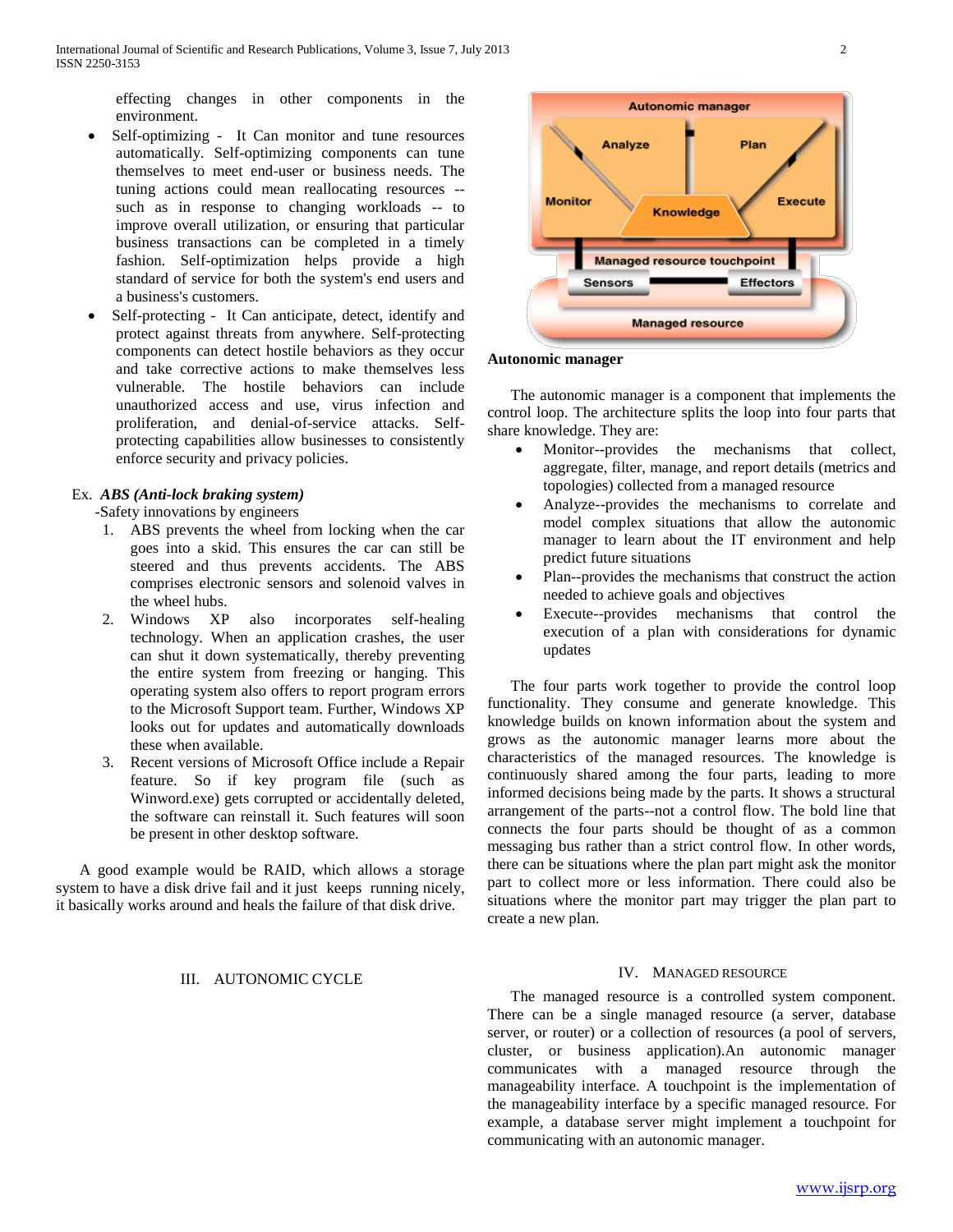#### V. MANAGED RESOURCE TOUCHPOINT

 The touchpoint, one of the three main elements of the autonomic computing architecture, delivers the manageability interface to the autonomic manager. The manageability interface between an autonomic manager and a managed resource is organized into sensor and effector operations. In the simplest terms, sensor operations are typically used to transmit events or properties to an autonomic manager, whereas effector operations are typically used to cause some sort of change in a managed resource, such as altering state data or setting property values.

 The combination of sensor and effector operations forms the manageability interface that is available to an autonomic manager. As shown in Figure , by the black lines connecting the sensor and effector sides of the diagram, the architecture encourages the idea that sensor and effector operations are linked together.

## VI. BENEFITS

 Autonomic computing was conceived to lessen the spiraling demands for skilled I/T resources, reduce complexity and to drive computing into a new era that may better exploit its potential to support higher order thinking and decision making.

## **I/T related benefits**:

- Cost-savings scale to use.
- Full use of idle processing power, including home PC's, through networked system.
- Natural language queries allow deeper and more accurate returns.
- Seamless access to multiple file types. Open standards will allow users to pull data from all potential sources by re-formatting on the fly.
- Stability. High availability. High security system. Fewer system or network errors due to self-healing.

## **Higher Order Benefits:**

- Embedding autonomic capabilities in client or access devices, servers, storage systems, middleware, and the network itself. Constructing autonomic federated systems.
- Achieving end-to-end service level management.
- Collaboration and global problem-solving. Distributed computing allows for more immediate sharing of information and processing power to use complex mathematics to solve problems.
- Massive simulation weather, medical complex calculations like protein folding, which require processors to run 24/7 for as long as a year at a time.

## VII. PROBLEM

 This boom has also led to unprecedented levels of complexity. The simultaneous explosion of information and integration of technology into everyday life has brought on new demands for how people manage and maintain computer systems. Demand is already

outpacing supply when it comes to managing complex and even simple computer systems.

 As access to information becomes omnipresent through PC's, hand-held and wireless devices, the stability of current infrastructure, systems, and data is at an increasingly greater risk to suffer outages and general disrepair. We are quickly reaching a threshold moment in the evolution of the industry's views toward computing in general and the associated infrastructure, middleware, and services that maintain them. The increasing system complexity is reaching a level beyond human ability to manage and secure. This increasing complexity with a shortage of skilled I/T professionals points towards an inevitable need to automate many of the functions associated with computing today.

#### VIII. CHALLENGES

 The difficulty in developing and implementing autonomic computing is daunting - enough to constitute a Grand Challenge. At the heart of the matter is the need to bring together minds from multiple technical and scientific disciplines as well as differentiated businesses and institutions to share a sense of urgency and purpose To create autonomic systems, researchers must address key challenges with varying levels of complexity. They are

 System identity: Before a system can transact with other systems it must know the extent of its own boundaries. How will we design our systems to define and redefine themselves in dynamic environments.

 Translating business policy into I/T policy: The end result needs to be transparent to the user. How will we create human interfaces that remove complexity and allow users to interact naturally with I/T systems

 Adaptive algorithms: New methods will be needed to equip our systems to deal with changing environments and transactions. How will we create adaptive algorithms to take previous system experience and use that information to improve the rules

 Improving network-monitoring functions to protect security, detect potential threats and achieve a level of decision-making that allows for the redirection of key activities or data. Smarter microprocessors that can detect errors and anticipate failures.

### IX. IMMUNE SYSTEM

 In a highly connected world, security threats can spread very quickly, and it is vital that the security response be correspondingly quick. One effective response to that threat was the development of a biologically inspired immune system.

 The immune system automates every stage of this process. The antivirus software on a protected client system uses a variety of heuristic methods to detect and identify files or other objects that may contain a new virus. A suspect file is encrypted and securely transmitted to an analysis center, where it is exercised and encouraged to spread within a protected environment. After